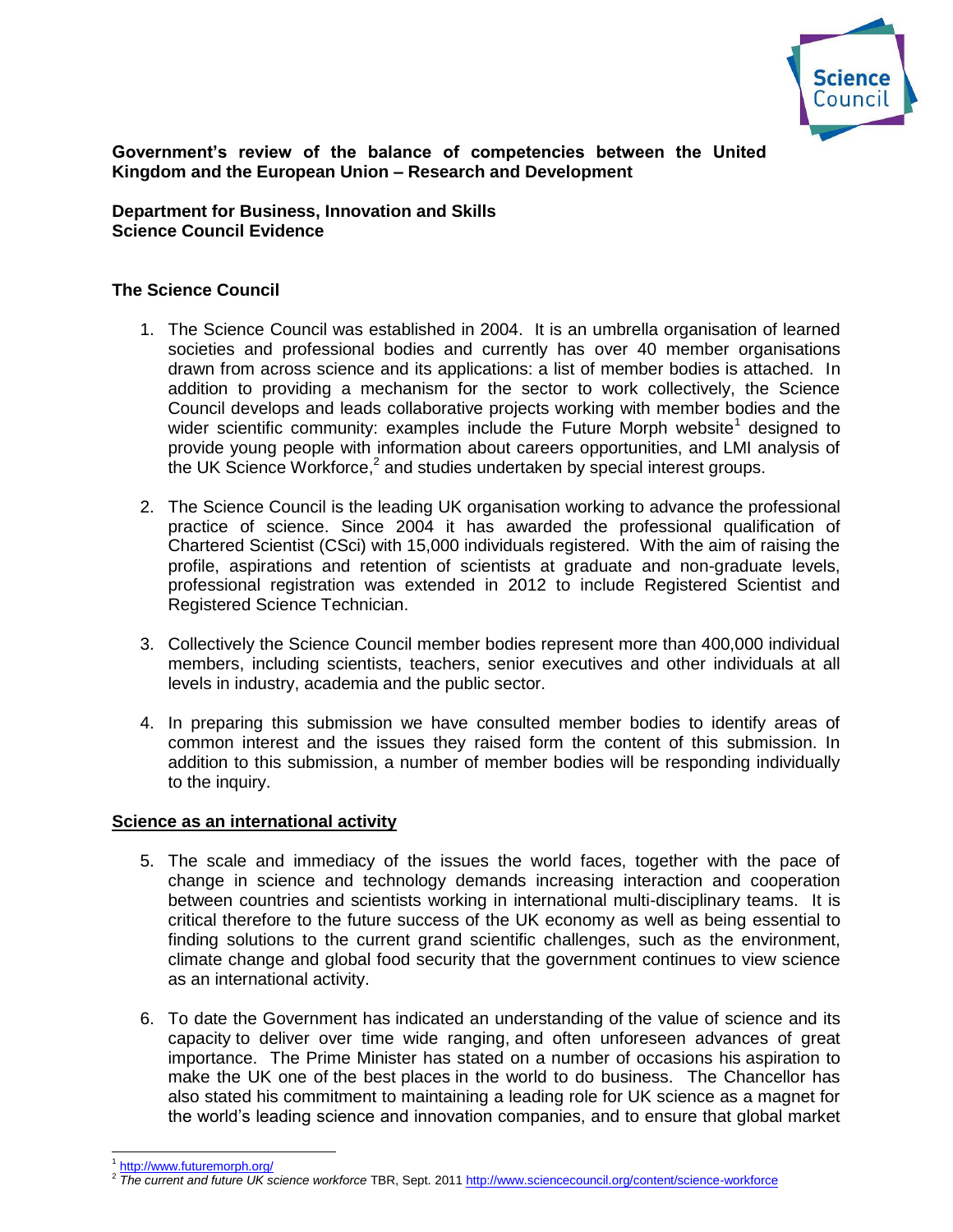opportunities can be exploited by UK businesses. $3$  The recent statement from the G8 Science Ministers summit also recognised the need for continued international collaboration.<sup>4</sup> However announcements in other areas of government policy have conflicted with the view that the UK is best served by being a member of the EU, and have contributed to distrust in its relationship with the UK.

7. In 2010 UK researchers published 123,600 articles, accounting for 6.4% share of world publications, and its share of the top 1% of most-highly-cited papers was second only to the US, at 13.8%<sup>5</sup>. Additionally, the Finch Report found that UK researchers are more likely than those in almost any other competitor nation to collaborate with colleagues overseas, finding that 46% of the articles published by UK authors in 2010 included a non-UK author.<sup>6</sup> This highlights the fact that scientific collaboration is a global endeavour of which UK scientists are a vital component.

# **The UK's relationship with Europe**

- 8. The UK benefits from collaborative partnerships at the European and global level. Maintaining strong relationships with countries in the European Union and across the world is critical to the UK's long-term success in many areas of scientific endeavour such as co-operation on large-scale infrastructure facilities and research projects which can generate large-scale economic benefits and jobs creation. Astronomy and space science for example, have benefitted enormously from both EU funding streams and international EU-fostered collaboration through networks such as Astronet and the European Astro-particle Physics Network (ASPERA). There is general agreement in these communities that the UK has greatly benefited in these areas from having access to EU research programmes.
- 9. The European commissioner for research, innovation and science Máire Geoghegan-Quinn has said that it would be highly damaging for UK engagement in European-wide science, research and innovation programmes if it withdrew from the  $EU^7$  Recent statements from UK trading partners<sup>89</sup> have also cautioned the UK against withdrawing from the EU. To maximise the EU's impact in science it is critical that the UK remains a member of the EU so that it has the opportunity to be involved at the earliest stages of an international project's formulation, design and implementation. This will ensure that UK scientists can continue to help shape the future of European and international programmes for the benefit of European and global communities. If the UK lost its influence in the European Parliament or Council, the science community is concerned that this will also diminish the UK's ability to shape a programme's design and strategic direction.
- 10. Recent reports from the Institute of Physics<sup>10</sup> and the Royal Society of Chemistry<sup>11</sup> serve to highlight the significant financial contribution that investment in science research makes to the UK economy. For the UK economy to grow it must be an attractive place for investment from domestic and overseas businesses. This requires the UK government to maintain and build on the existing strength of the UK's research base, world-class facilities, and research and science skills. A recent CBI study found that the quality of the UK's scientific research base was one of the most significant factors for

- <http://www.researchinfonet.org/wp-content/uploads/2012/06/Finch-Group-report-FINAL-VERSION.pdf>
- 7 <http://www.timeshighereducation.co.uk/commissioners-advice-on-eu-exit-strategy-dont/2001252.article>

[http://www.iop.org/news/13/jun/page\\_60322.html](http://www.iop.org/news/13/jun/page_60322.html)

 $\overline{a}$ 3 [https://www.gov.uk/government/speeches/speech-by-the-chancellor-of-the-exchequer-rt-hon-george-osborne-mp-to-the-royal-](https://www.gov.uk/government/speeches/speech-by-the-chancellor-of-the-exchequer-rt-hon-george-osborne-mp-to-the-royal-society)

[society](https://www.gov.uk/government/speeches/speech-by-the-chancellor-of-the-exchequer-rt-hon-george-osborne-mp-to-the-royal-society) <https://www.gov.uk/government/publications/g8-science-ministers-statement-london-12-june-2013>

<sup>5</sup> [https://www.gov.uk/government/uploads/system/uploads/attachment\\_data/file/142814/bis-13-689-open-access-economic-analysis](https://www.gov.uk/government/uploads/system/uploads/attachment_data/file/142814/bis-13-689-open-access-economic-analysis-of-alternative-options-for-the-uk-science-and-research-system.pdf)[of-alternative-options-for-the-uk-science-and-research-system.pdf](https://www.gov.uk/government/uploads/system/uploads/attachment_data/file/142814/bis-13-689-open-access-economic-analysis-of-alternative-options-for-the-uk-science-and-research-system.pdf)<br><sup>6</sup> http://www.researchipfonst.org/wn.content/uploads/2012/06/Fine

<sup>8</sup> [http://www.whitehouse.gov/the-press-office/2013/05/13/remarks-president-obama-and-prime-minister-cameron-united-kingdom-](http://www.whitehouse.gov/the-press-office/2013/05/13/remarks-president-obama-and-prime-minister-cameron-united-kingdom-joint-)

ioint-9 [http://www.uk.emb-japan.go.jp/en/japanUK/governmental/130711\\_UKEU.html](http://www.uk.emb-japan.go.jp/en/japanUK/governmental/130711_UKEU.html)

<sup>&</sup>lt;sup>11</sup> [http://www.rsc.org/images/campaign\\_case\\_studies\\_tcm18-232087.pdf](http://www.rsc.org/images/campaign_case_studies_tcm18-232087.pdf)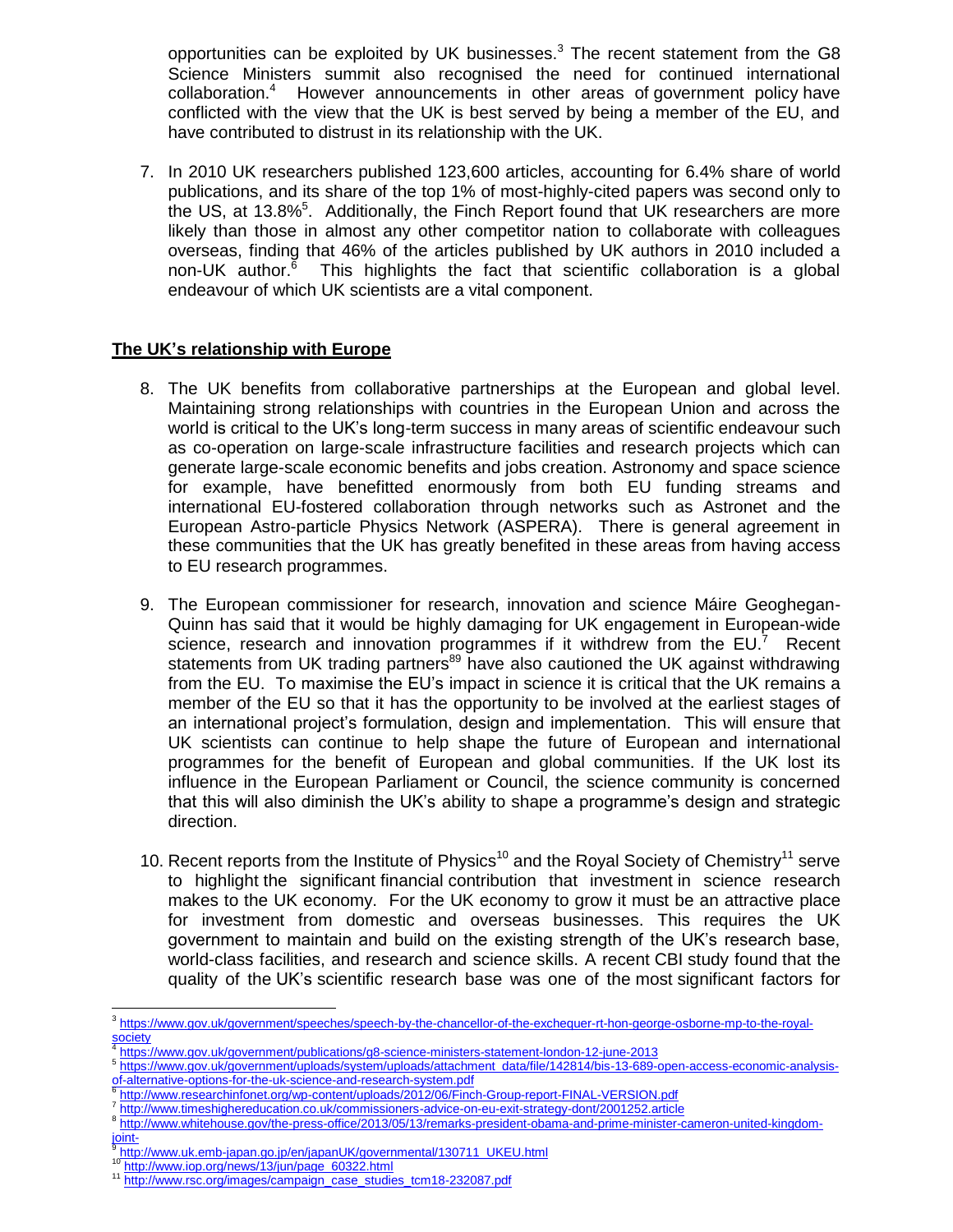international companies to bring high value investment to the UK.<sup>12</sup> This is borne out by the fact that the largest areas of industry R&D investment in the UK and investment globally are currently focused in areas of intense global competition: pharmaceuticals, biotechnology, aerospace and defence, and software and computer services.<sup>13</sup> Any signal that the UK will withdraw from the EU jeopardises its ability to fully engage in European science programmes and undermines the motivations for international businesses investing in the UK economy.

- 11. The Science Council recognises that the government budget will remain tight over the coming years, and notes that the science budget has been ring-fenced until the year 2015/16. In this context it must be appreciated that the UK received over £3 billion of research funding in the Seventh Framework Programme (FP7), representing nearly 15% of the total programme funds<sup>14</sup>. UK-based research teams have been the biggest recipient of grants from the European Research Council in recent years, particularly in the physical sciences.<sup>15</sup> Although the final budget for Horizon 2020 has yet to be confirmed the proposed research and innovation programme budget is thought to be in the region of £6billion.<sup>16</sup> If the UK were to receive 15% of the Horizon 2020 budget that would equate to £900 million.
- 12. The Geological Society reports that among the UK science and research community some world class research groups are dependent on EU funding to continue their work. UK science cannot afford to put at risk the potential investment available from Horizon 2020, especially when competitor nations have increased their spending on science since the economic downturn. To remain internationally competitive the UK government would be required to take on any shortfall in funding should the UK not receive funding from Europe for science and research.
- 13. An example of where the UK has benefited from EU funding is the pan-European Laboratory Astrochemistry Surface Science in Europe (LASSIE) programme which was formed as part of FP7 in 2010. LASSIE is an inter-disciplinary training network for researchers in the fields of astronomy and astrochemistry across a consortium of 13 European universities, 5 of which are based in the UK. The programme supports the training of a cohort of students who are equipped to work in this field across Europe. Such a programme is needed to ensure that there is an adequate supply of skilled researchers who can undertake future laboratory-based astrochemistry research that will complement observational data collected through large facilities. The programme is coordinated by the UK (Heriot-Watt University) which reflects and strengthens the standing of the UK within the European and international astrochemistry community.
- 14. The Science Council welcomes the expansion of Horizon 2020 to embrace an increasing number of European countries that have not been wholly engaged in previous programmes. Increasing interaction and cooperation between countries and scientists are required tackle many of the current grand scientific challenges the world faces. Collaboration on scientific issues can also be an effective means of advancing diplomatic relations between nations.

### **A skilled and mobile science workforce**

15. There is a developing evidence base indicating that highly-skilled migrants make an important contribution to UK enterprise, innovation and economic growth,<sup>17</sup> and much of

- http://www.cbi.org.uk/media/934670/making-the-uk-the-best-place-to-invest-report.pdf<br><sup>13</sup> The 2010 B 8 D Secretary 034670/making-the-uk-the-best-place-to-invest-report.pdf <sup>13</sup> The 2010 R&D Scorecard. Department for Business, Innovation and Skills, November 2010
- [http://webarchive.nationalarchives.gov.uk/20101208170217/http:/www.innovation.gov.uk/rd\\_scoreboard/downloads/2010\\_RD\\_Scor](http://webarchive.nationalarchives.gov.uk/20101208170217/http:/www.innovation.gov.uk/rd_scoreboard/downloads/2010_RD_Scoreboard_analysis.pdf) eboard\_analysis.pdf

  $12$  Making the UK the best place to invest. CBI, April 2011

[http://ec.europa.eu/unitedkingdom/press/press\\_releases/2012/pr1233\\_en.htm](http://ec.europa.eu/unitedkingdom/press/press_releases/2012/pr1233_en.htm)

<sup>15</sup> [http://erc.europa.eu/sites/default/files/document/file/erc\\_2012\\_stg\\_results\\_pe.pdf](http://erc.europa.eu/sites/default/files/document/file/erc_2012_stg_results_pe.pdf)

<sup>16</sup> [http://europa.eu/rapid/press-release\\_IP-13-668\\_en.htm](http://europa.eu/rapid/press-release_IP-13-668_en.htm)

<sup>&</sup>lt;sup>17</sup> Skilled immigration and strategically important skills in the UK economy, February 2012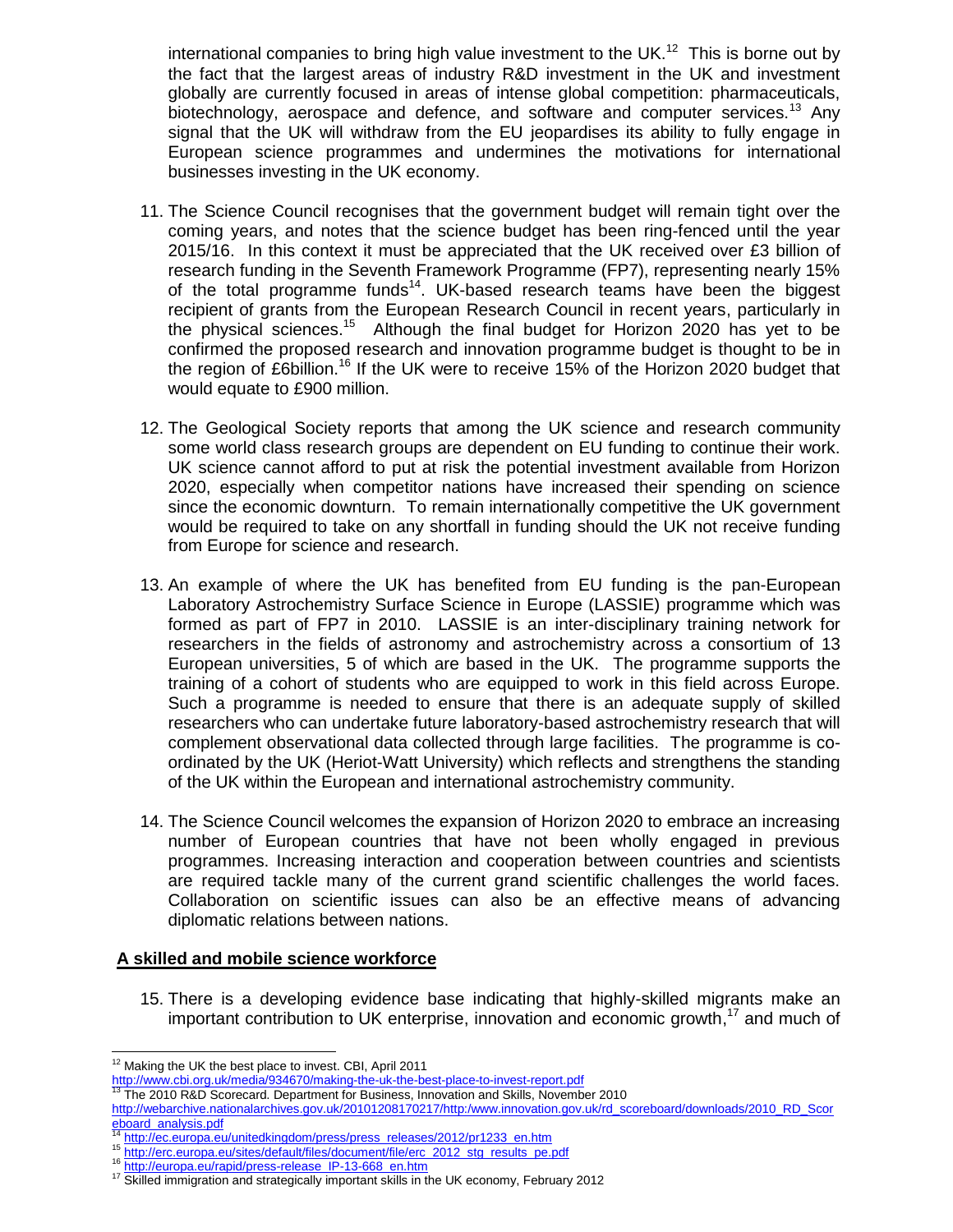the UK's economic success has relied on its ability to attract highly skilled and talented individuals from across the world: this is particularly true for science based industries. Generating long-term, sustainable economic growth in the UK will also require the employment of highly skilled individuals from across the world to be able to fully collaborate with international partners and lead international research projects.

- 16. Improving the mobility of professionals is one of the priorities outlined in the EU's Single Market Act. The EU-wide recognition of professional qualifications has made vast improvements to the mobility of professionals, and has provided a better climate for businesses to operate.<sup>18</sup> The Professional Qualifications Directive enables UK scientists to work abroad more easily as well as enabling highly-skilled scientist from across the EU to be able to work in the UK. Facilitating easier movement between institutions within Europe has also meant that more students, post-doctorate students and scientists are keen to remain employed in Europe rather than seeking employment in other countries like the USA or China.
- 17. Our members are concerned that the UK's ability to attract high calibre scientists and researchers from across the EU and beyond will be affected should it withdraw from the EU. A recent survey found that the UK ranked second only to the USA as the most popular work destination for science and technology professionals.<sup>19</sup> The same survey also found that the greatest barrier to relocation was insufficient job opportunities. Withdrawing from the EU would jeopardise many of the estimated 3.5 million jobs in the UK that are directly or indirectly linked to EU membership<sup>20</sup>, thus increasing unemployment as well as putting off high-quality science and technology professionals and innovative companies that would otherwise come to the UK. A further barrier is the difficulty in transferring employee pension rights between EU member states, something fundamental for professionals considering movement between countries rather than remaining in one nation for the duration of their career.
- 18. A priority for government should be to maximise the position of the UK as a world class science base to significantly increase investment in its skills pipeline and scientific infrastructure. These will in turn increase the attractiveness to overseas businesses of investing its R&D activities in the UK. Enhancing the UK's science infrastructure capacity provides the world-class facilities that encourage inward investment, as well as contributing to the skills and knowledge development of the UK technician and science workforce. If the global perception of the UK's research base can be advanced further it may incentivise overseas investment in a wide range of emerging technologies. But any policies or other actions that give the perception to international and European companies that investing in the UK will restrict their practice will be detrimental to the long-term development of the UK economy.
- 19. An example of successful skills collaboration is the European Medicines Research Training Network (EMTRAIN). EMTRAIN is part of the Innovative Medicines Initiative, Europe's largest public-private partnership that aims to develop new medicines, providing support to scientists working across the entire medicines pipeline from drug discovery to pharmacovigilance, throughout their career. It works towards the establishment of an integrated and unified training and CPD framework in medicines discovery across the EU. UK students are now becoming trained with a set of medicines discovery skills and industry awareness to the same standard as researchers in Europe. The programme enables the mobility of UK research teams across the continent, as they are not required to undertake repeat training exercises where they may differ across national borders. It also continues to make the UK an attractive place for European and global drug discovery companies to locate to because there is a highly skilled homegrown workforce.

<sup>&</sup>lt;sup>18</sup> [https://www.gov.uk/government/uploads/system/uploads/attachment\\_data/file/32276/11-794-uk-government-response-mutual](https://www.gov.uk/government/uploads/system/uploads/attachment_data/file/32276/11-794-uk-government-response-mutual-recognition-professional-qualifications.pdf)[recognition-professional-qualifications.pdf](https://www.gov.uk/government/uploads/system/uploads/attachment_data/file/32276/11-794-uk-government-response-mutual-recognition-professional-qualifications.pdf)

<http://www.hydrogengroup.com/servlet/servlet.FileDownload?file=00PD000000Hj92wMAB>

<sup>&</sup>lt;sup>20</sup> www.parliament.uk/briefing-papers/SN06091.pdf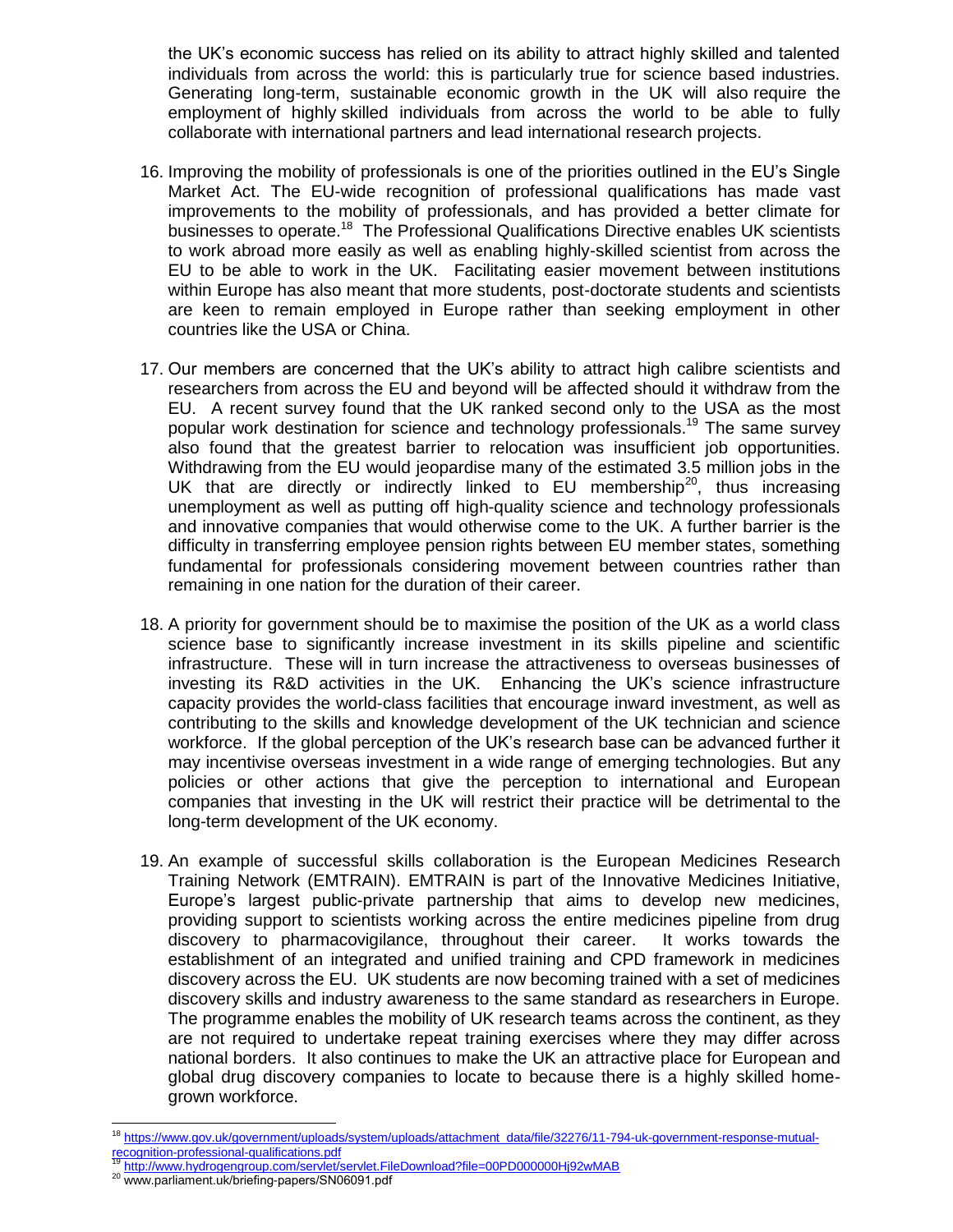- 20. There is a fear that in the medium to long-term European and international businesses that are currently headquartered in the UK will relocate to other countries in the EU to stay within the Common Market. As a consequence of this the UK would be in danger of losing highly-skilled home-grown scientists and researchers as they look for opportunities in other countries with businesses that support the field of science in which they work.
- 21. International collaboration has become increasingly important in science, and EU programmes developed over the last few decades have bred a deep culture of collaboration which has strengthened European scientific endeavour. In countries such as Germany students are required to gain international experience for many jobs. This necessitates the ability to speak a foreign language. In continental education systems, learning foreign languages remains compulsory at a level beyond that in the UK, but here the uptake of teaching and learning of foreign languages has steadily fallen in recent years. Although English remains the predominant spoken and learned language across Europe, UK science students' lack of foreign language skills is detrimental to their ability to study and work abroad, and work in international teams.
- 22. An example of where the UK can benefit from but has under-utilised its membership of the EU is in ERASMUS, the EU's pan-European education exchange programme. The programme provide students and staff across Europe the opportunity to live and study abroad, thus enabling them to develop their language skills as well as engage in cultural exchange. This is important for international companies that are increasingly looking to identify employees that have an understanding of different languages and business cultures. Uptake of the ERASMUS programme among UK students has increased recently. According to the British Council the number of UK students participating in the ERASMUS programme rose by 6.5% between 2010/11 and 2011/12. However, countries with comparable student numbers to the UK have markedly higher participation rates. Spain, France and Germany for example have two to three times the number of Erasmus students studying abroad than the UK.<sup>21</sup> The UK government needs to promote much more widely the social and professional benefits of studying abroad to home-grown students.
- 23. The UK also needs to be an attractive destination for high-quality students from EU and non-EU countries to come and study. The Bologna Process has received mixed views from members of the Science Council, but there is evidence that harmonisation of degree programmes in UK higher education institutions (HEI) with those across Europe has made some degree courses more attractive to students in Europe and beyond. Student from outside the UK are most likely to be attracted to the UK to study if courses in British HEIs are recognised as meeting certain standards in their home country. This attraction will be diminished if studying UK programmes diminishes their employability when returning to their home country. UK immigration policy must also value and encourage the contribution made by highly skilled workers from overseas to the generation of economic growth in the UK.

# **The impact on UK trade**

24. According to the 2013 United Nations Conference on Trade and Development (UNCTA), foreign direct investment (FDI) into the UK rose by 22% in 2012 to more than £41bn and ranked second only to the USA. In contrast global and Euro-zone FDI fell by 18% and 41% respectively.<sup>22</sup> This indicates that the UK remains an attractive place to invest for international businesses. To sustain and attract similar levels of FDI, and leverage the potential opportunities for incentivising investment from overseas businesses than hitherto the UK is best served by remaining a member of the EU.

<sup>&</sup>lt;sup>21</sup> <http://www.britishcouncil.org/press/record-number-uk-students-study-work-abroad-erasmus>

<sup>&</sup>lt;sup>22</sup> http://unctad<u>.org/en/PublicationsLibrary/wir2013\_en.pdf</u>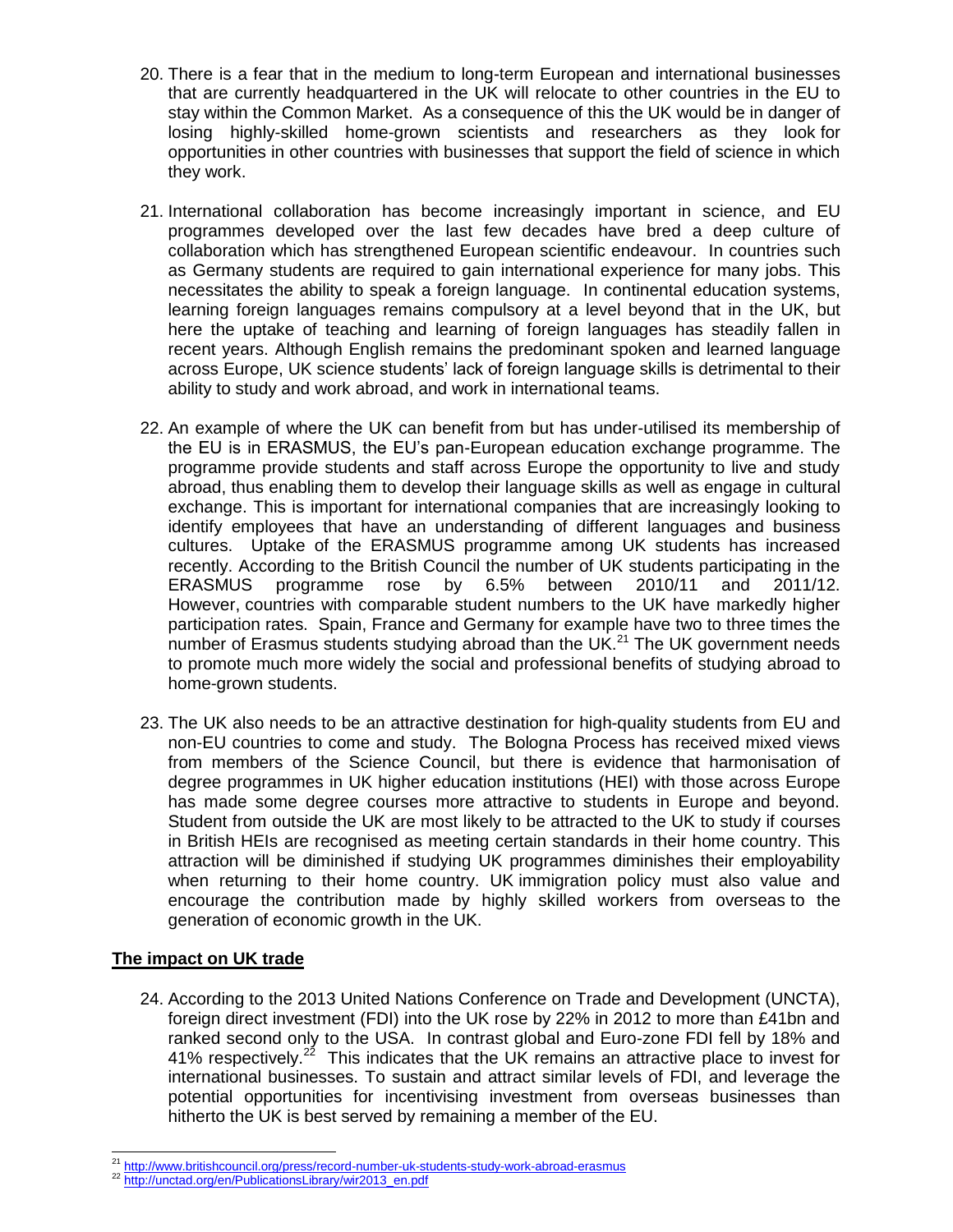- 25. The UK must look to all overseas territories to trade. EU enlargement and access to the Common Market benefits 4.7 million small and medium sized British businesses (SME) by bringing them into contact with a pool of 500 million potential customers, as well as ready access to skilled workers who can complement and enhance the UK's own workforce. The UK export market is currently valued at around £100bn per annum,<sup>23</sup> but according to UK Trade & Industry (UKTI) only one in five of the UK's small and mediumsized businesses currently export.<sup>24</sup> The government has been keen to increase the number of SMEs that export as a driver of economic growth. However limited or restricted access to the EU market would be an impediment to growth, job creation and innovation for the UK economy.
- 26. The UK must also ensure that access to both large and growing markets are maintained and fostered. Currently the EU and USA represent over half the global economy and between them 30% of global trade. According to the Centre for Economic Policy Research, a successful conclusion to negotiations on the EU-US Transatlantic Trade and Investment Partnership may result in benefits to the EU economy in the region of £104bn per annum, equivalent to £477 per household.<sup>25</sup> Non-EU markets and bi-lateral trade relationships also offer attractive export opportunities for UK businesses. The Office of National Statistics found that between 2009 and 2012 exports to non-EU countries increased by  $60\%$ <sup>26</sup> These markets should be sought and developed further. Equally the government should not ignore the highly lucrative trade opportunities that exist from remaining a member of the EU. The international nature of science means that the UK must be willing and able to collaborate with both European and international partners.

### **Impact on Regulation**

- 27. Regulation across Europe can act as a spur as well as a barrier to innovation. Getting the right balance between too little and too much regulation is vital to enable innovation to flourish. Compared to national legislation requirements, the EU regulatory process can be cumbersome and lengthy. In the food sector for example it can take at least 3 years for a new food ingredient or additive to be approved and in practise it is often considerably longer. The overly bureaucratic system of regulation and approval stops innovative companies from investing in research and development because they know that the time delay before approval is granted makes investment economically unviable, which in turn deters companies from putting new products on the market in Europe. There are also concerns that the different interpretation, implementation and enforcement of individual member states often to the disadvantage of the UK.
- 28. An additional disadvantage has been the lack of communication between the EU and the food industry. This concern has been articulated by the Institute for Science and Technology, which said that the European Food Safety Authority (EFSA) has the potential to help industry put new improved ingredients on the market with benefits for all stakeholders. However it currently acts more as a barrier which acts as a disincentive to industry and prevents technological advances. This has been particularly true for genetically modified organisms where the application of the precautionary principle has discouraged research, and the examination and assessment of new technologies. However the European Commission's Chief Scientific Advisor, Anne Glover has said that there is no substantiated case of any adverse impact on human health, animal health or environmental health from the consumption of genetically modified foods.<sup>27</sup>

 $\overline{a}$  $^{23}$  <http://www.publications.parliament.uk/pa/ld201213/ldselect/ldsmall/131/131.pdf><br> $^{24}$  http://www.publications.parliament.uk/pa/ld201213/ldselect/ldsmall/131/131.pdf

<http://www.ukti.gov.uk/uktihome/aboutukti/aimsobjectives/corporatestrategy.html>

<sup>&</sup>lt;sup>25</sup> [http://trade.ec.europa.eu/doclib/docs/2013/march/tradoc\\_150737.pdf](http://trade.ec.europa.eu/doclib/docs/2013/march/tradoc_150737.pdf)

<http://www.ons.gov.uk/ons/rel/elmr/economic-review/december-2012/sty-exports-overtake.html>

<sup>27</sup> <http://www.euractiv.com/innovation-enterprise/chief-scientifc-adviser-policy-p-interview-514074#comments>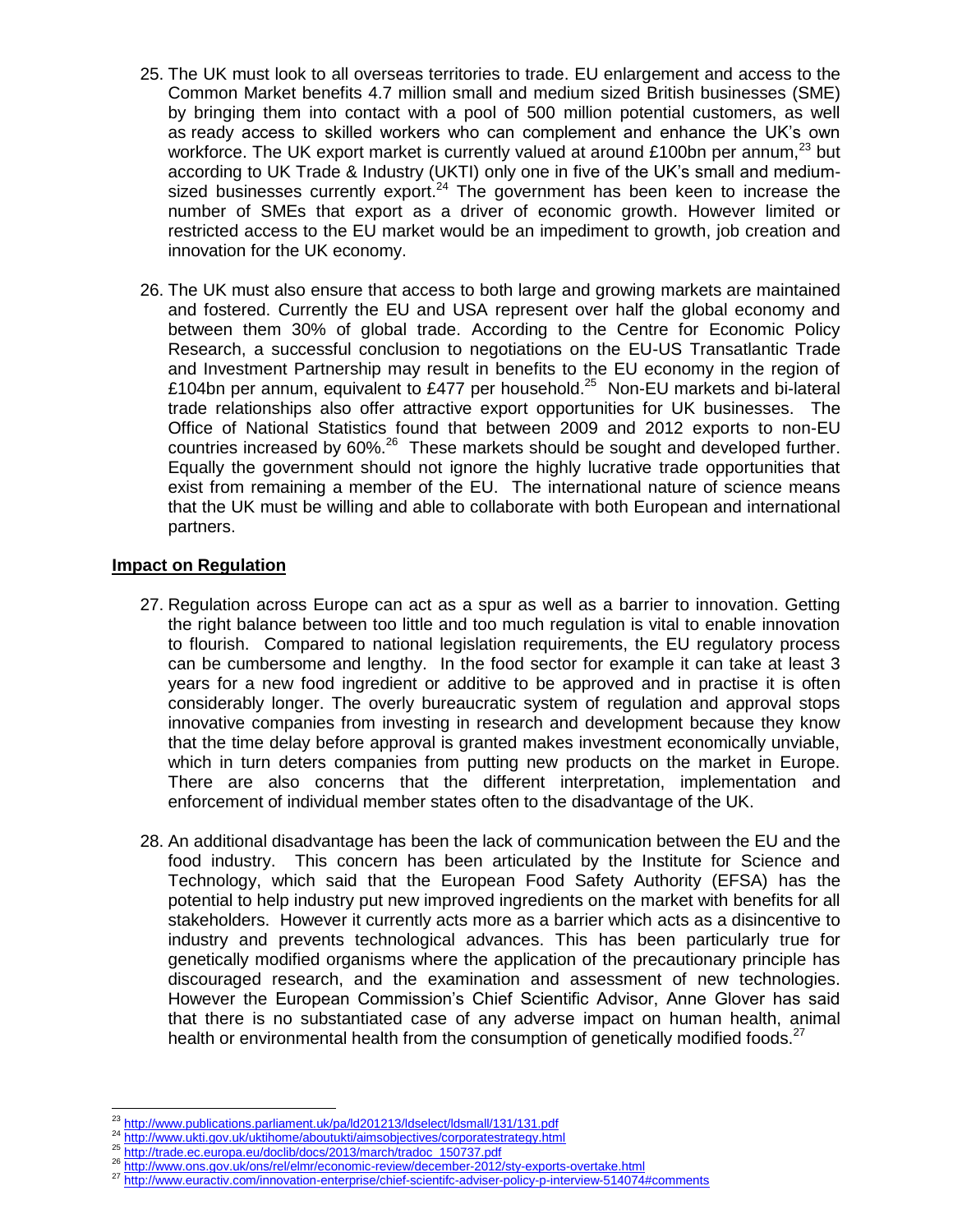- 29. Increased dialogue at an early stage on regulatory projects with industry would be advantageous. The elimination of confidentiality for potential new products to be evaluated also deters innovation as the information has to be made available to the competition which has borne none of the development costs.
- 30. One of the primary objectives of REACH (Registration, Evaluation, Authorisation and restriction of Chemicals), the European regulation of chemicals legislation is to enhance competitiveness and innovation with the EU.<sup>28</sup> A review<sup>29</sup> of REACH in 2012 found that while the regulations for manufacturers and importers had a positive impact on competitiveness, the costs for registration were greater than originally projected. The total cost for all companies involved in the registration process was around  $E$ 2.1 billion, twice as much as anticipated for the first registration period and almost as much as implementation was expected to cost through to the 2018 deadline. One further finding was that SMEs, which make up 96% of the companies in the sector struggle with the costs and administrative burden. The EU is the world's leading importer and exporter of chemicals.<sup>30</sup> Continued and unabated access to this market is essential for UK SMEs to drive economic growth.

## **UK science bodies engagement with the EU**

- 31. One of our members' primary concerns with the UK government's current engagement strategy with the EU on science policy is that access to formal European networks remains limited to government-funded organisations. For example UK membership of the European Science Foundation is limited to the seven Research Councils which focus mainly on research and academia, sometimes at the expense of the wider application of science. The UK science community comprises a rich and diverse network which includes professional bodies, learned societies, higher education and other nongovernment organisations and institutions that could provide a more diverse and accurate picture of the UK science landscape. It is our members' opinion that these networks have not hitherto been utilised to their fullest.
- 32. Our members have also stated that they have had little success in engaging with European Members of Parliament (MEP). The Science Council acknowledges that the science community has not been as proactive as it could have been in engaging with individual MEPs and the wider European science policy community. A dedicated point of contact or formal network that could maximise the knowledge and expertise of the wider UK science community to engage better with MEPs and European policy-makers would be greatly beneficial.
- 33. Overall the Science Council view is that the capacity of the EU to foster cooperation and collaboration between Member States has led to a wide range of positive initiative across many areas of science and research.

Diana Garnham Chief Executive

August 2013

 $\overline{a}$ <sup>28</sup> <http://eur-lex.europa.eu/LexUriServ/LexUriServ.do?uri=OJ:L:2007:136:0003:0280:en:PDF>

<sup>29</sup> http://ec.europa.eu/enterprise.com/enterprise/sectors/chemicals/files/reach/review2012/market-final-report\_en.pdf<br>30 http://ee.europa.eu/enterprise/sectors/chemicals/files/reach/review2012/market-final-report\_en.pdf

<http://www.cefic.org/Documents/FactsAndFigures/2012/Facts-and-Figures-2012-The-Brochure.pdf>